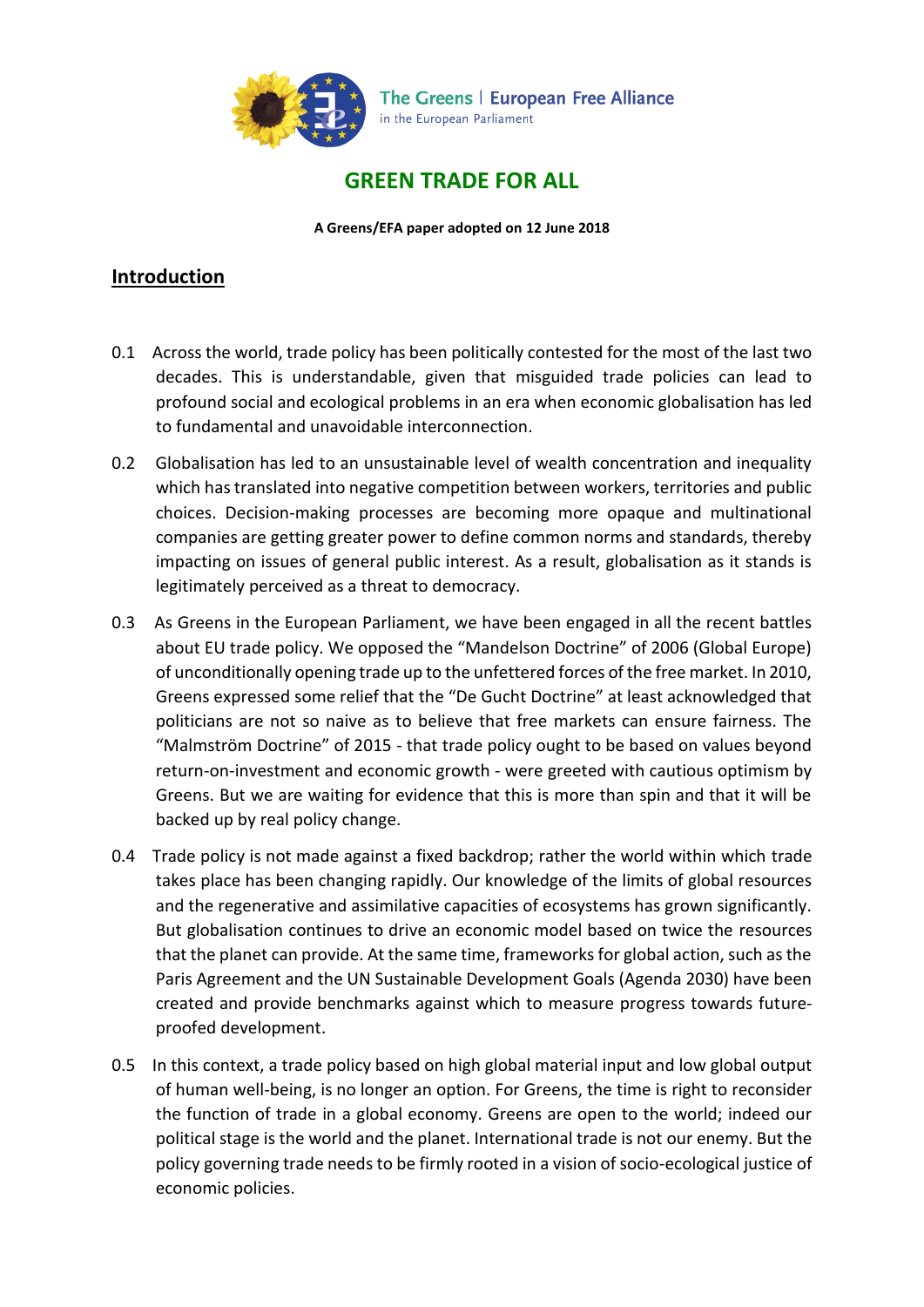- 0.6 The overarching goal of a Green trade policy is to ensure that trade achieves the maximum human well-being for the minimum use of energy and resources. This entails the redesign of the global trade system so that it does not undermine the regeneration of ecosystems, while ensuring the possibility of high-quality employment and environmental protection at home and abroad. Such systematic change must be firmly based on a foundation that respects the dignity and rights of all people, including with a clear gender perspective, and is not at the expense of other species with which we share the planet.
- 0.7 Green trade policy needs to identify the first bold steps on the path to bring us closer to an ecological vision for trade. Such steps should be developed as much as possible at the multilateral level, including proposing the necessary changes to the existing rules of the world trade system as embodied in the WTO.

### **Section 1: Trade ecology**

- 1.1 In the classical perspective, trade is the exchange of a product containing labour, capital and the transformation of a certain amount of biophysical resources against a monetary value. All countries compete to drive down the costs of capital and labour, while resources are regarded as a gift of nature. From an ecological perspective, the dimension of the use of the biosphere, that is to say land and soil, raw materials, energy, water, and environmental space, and biodiversity (in particular animal life) contained therein, is instead of primary importance. If trade statistics were to include data about the exchange of the biophysical factors embodied in a product, they would show an ecologically unequal exchange at the global level. The core regions of the industrialized world are net importers of the biosphere from other regions and, notwithstanding technological progress, they continue to import biosphere. The other regions are net exporters of their biosphere and, notwithstanding decades of trade, they need to continue to export their biosphere in order to maintain a positive trade balance.
- 1.2 The rules of liberalized global trade and investment flows in recent decades have contributed to ensuring that net biosphere importers are entitled to displace environmental pressures away from their own territory, have a positive biophysical trade balance and are able to maintain high consumption rates per capita. Net biosphere exporters, by contrast, run a negative biophysical trade balance, experience more directly the adverse environmental effects of overstretched resource use, and have much lower levels of consumption per capita. However, the situation remains conflict-prone because it is not built on a foundation of socio-ecological justice. Many of today's conflicts and global stressors, such as cross-border migration and increasing social fragmentation, are the result of over-stretched biosphere exports.
- 1.3 The biosphere for export, on which the global trade system is built, produces collateral damage that is stressing the regenerative capacities of ecosystems to breaking point. It

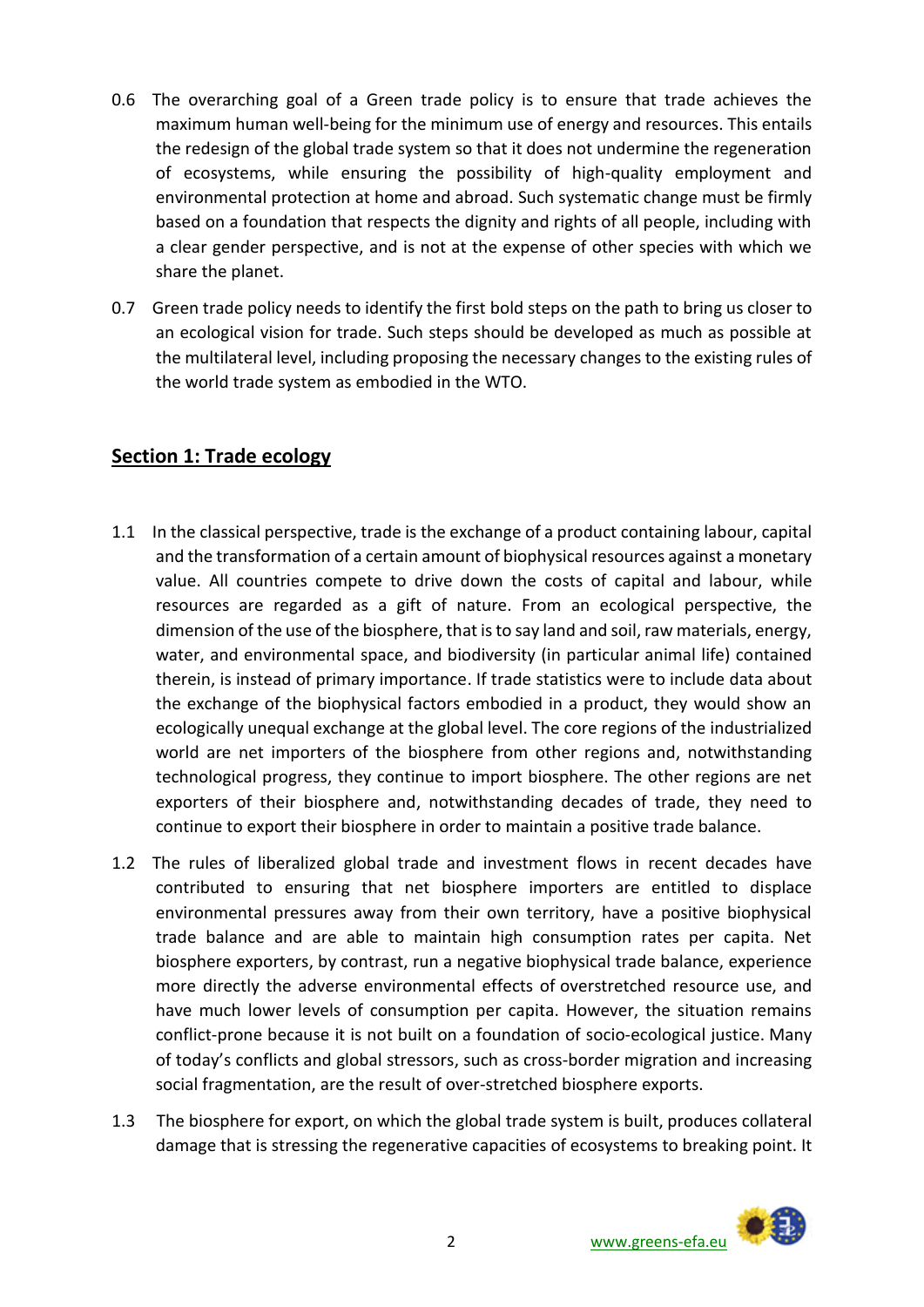depends especially on the availability of cheap fuels for long-distance transport, which adds a substantial amount to greenhouse gas emissions.

1.4 A Green trade strategy based on the principle of socio-ecological justice that respects global ecological boundaries must be directed towards limiting the import-export of biosphere, that is, the need for supplying products from far away, and at decreasing the biophysical content of consumption goods. This would free up biosphere for a socially more fair redistribution of the global welfare effect of the remaining trade.

## **Section 2: Trade subsidiarity**

- 2.1 The global trade system conceives of trade within the frame of a competitive market, and the focus of trade is the exploitation of price differentials. Goods are made in countries where biosphere export is cheap and wages and environmental standards low, and exported to countries where consumers are wealthier, thus gaining a differential between the cost of production and the cost of sale, which generates a profit. Much of the activity of transporting goods from distant sites of production to local markets achieves no welfare advantage and is dictated merely by the interests of arbitrage. This does not meet the fundamental Green criterion of maximizing human well-being for the minimum use of energy and resources.
- 2.2 In contrast, the principle of trade subsidiarity states that the distance between production and consumption should be as short as reasonably possible. It raises the question of what is the appropriate level to access the products needed for a satisfying life. Clearly, the distance that is appropriate for products to travel depends on the complexity of the good, the materials and skills needed for its production, and the size of the potential market.
- 2.3 Products which are less labour intensive, which require some skills and for which raw materials are plentiful only need to travel short distances. Many food products and a range of consumer goods would ideally be sourced at a regional level. The re-shoring of production and connected services would lead to a rise in prices but also to a return of skilled and satisfying employment.
- 2.4 The situation is different for complex products which entail a high level of skill, design and process knowledge, but also a high degree of labour intensity. These are typical supply chain products which are sourced at the global level. However, the construction and functioning of supply chains is the result of the control of 'intellectual property' by the corporations that dominate the supply chain. This seems to be an arbitrage advantage that we can no longer afford in an era of over-stretched biosphere use. Under the condition of more freely available design and process knowledge, parts of the supply chain could be localized, especially the stages leading to the final product, in which value-added could be created through regionally specified end-use applications. Such re-shoring of component production and connected services need not lead to a rise in prices, if the regional market for specific applications is large enough, but it would be likely to create new skilled employment.

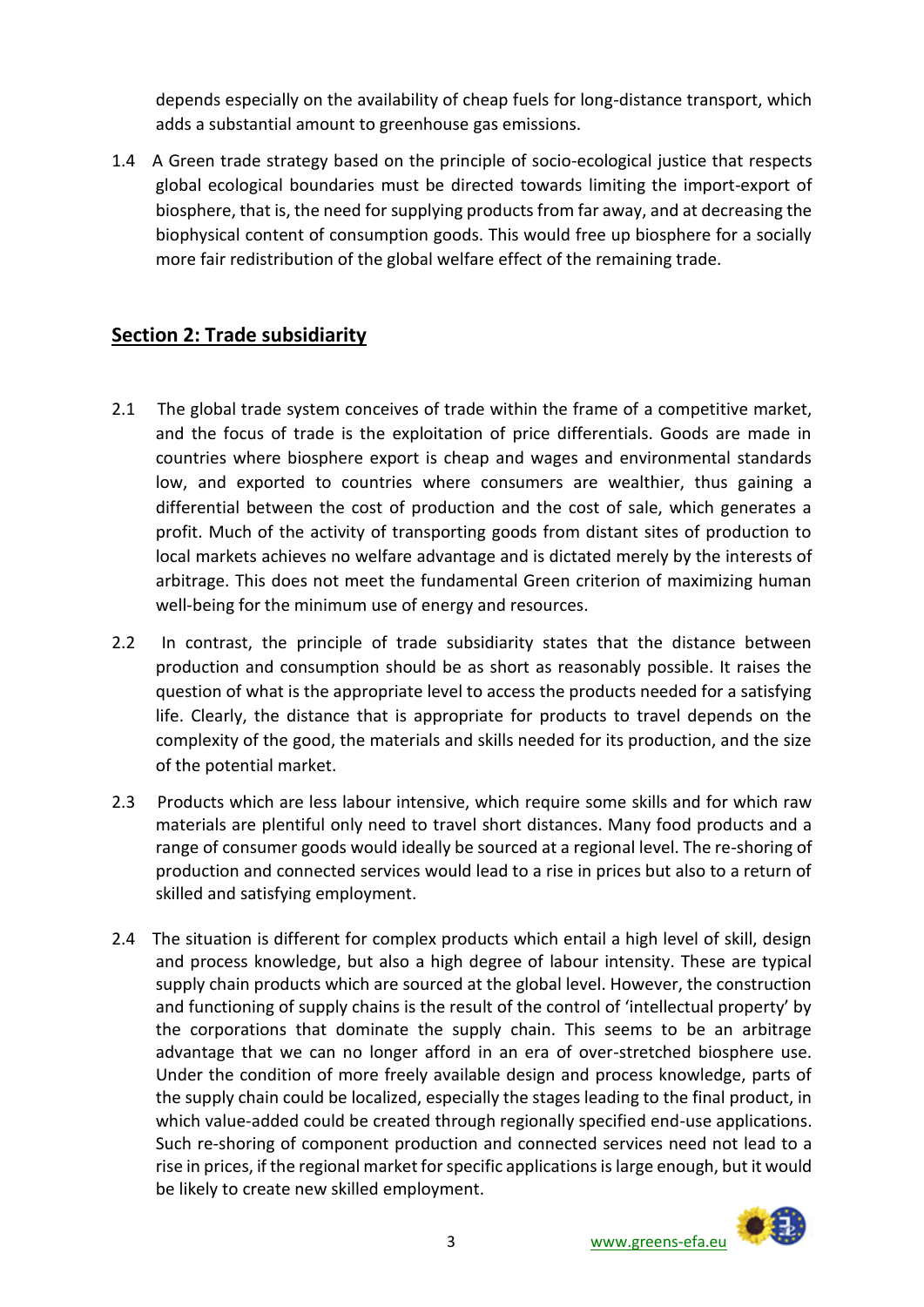- 2.5 Products that are highly labour-intense and require a specific raw material base, such as coffee or diamonds, are beyond the reach of trade subsidiarity. The global trade of such products is here to stay. However, under conditions of their fair pricing, demand would probably decrease.
- 2.6 Trade subsidiarity would change global biosphere trade patterns towards a fairer balance. Regions which so far have been net exporters would gain breathing-space for the regeneration of their ecosystems, if less biosphere were used for export. Regions such as the EU which so far have been net biosphere importers would need to accommodate new requirements for biosphere use and become much more innovative in finding appropriate solutions for minimizing such needs to the utmost minimum.

## **Section 3: Trade participation**

- 3.1 The core WTO principle of non-discrimination and the rules of the EU Internal Market provide for a parity of opportunity for all economic actors. However, in the operation of cross-border trade, multinational corporations and their investors control large parts of global productive resources, trade flows and consumer markets. Trade policy is one of the instruments by which this small group of economic actors extend their wealth and power, and secures their dominance.
- 3.2 The structural dominance of multinational corporations is exacerbated in production processes segregating the different steps of value-added along the supply chain. Smaller economic actors are confined to the status of suppliers of a specific global value chain or to local niche markets. The system prevents smaller economic actors from having a fair chance to participate in trade flows. The value of their products is measured by the company at the next level of the value chain, not independently by the market. Product innovation is restricted, if a product has just a few customers and is disconnected from a broader field of applications. Both are factors that make it difficult for smaller actors to find investors.
- 3.3 All economic actors must have a fair chance to participate in existing trade flows within and beyond borders. Large multinational corporations and top-down organized global supply chain processes currently block trade participation by creating barriers to the entry of new actors. The entry of new, and smaller, actors into existing trade flows is, moreover, a key component for the transition to network-based economic structures that compensate the shortfall of capital and access to cheap biosphere usage through a high degree of technology transfer within the network. An EU trade agenda promoting a new industrial policy that places innovation, digitalisation and the decarbonisation of the economy at its' centre would be helpful in this regard. European industrial policy priorities and strategic objectives should be set and trade deals should be negotiated accordingly.
- 3.4 Some countries shelter domestic markets selectively and temporarily in order to enable smaller domestic economic actors to grow to the level of competence at which outside competition can be afforded, what used to be called support for 'infant industries'.

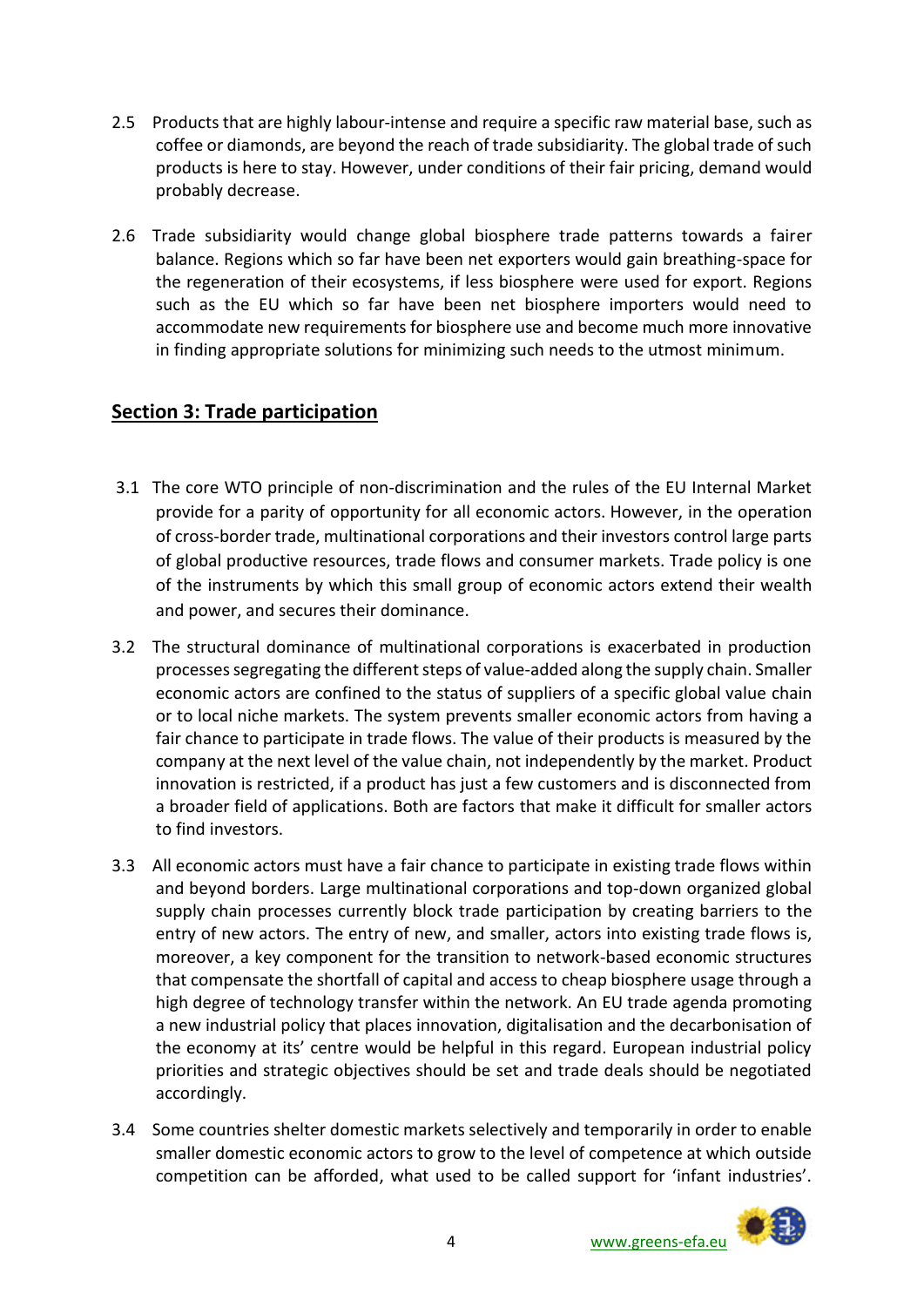However, this strategy results mostly in "national champions" which then compete with multinational corporations. Selectively sheltering domestic service markets could help in preserving space to facilitate novel pathways to economic development that are not yet regulated by global trade rules, such as presently in the field of product service systems, e-commerce and green servicizing for an extended product use and responsibility.

3.5 Another way to provide for fair conditions for smaller economic actors to engage in trade is to make multinational corporations pay the real price of production that smaller economic actors need to pay, with regard to taxes, enforcement of labour rights and strict environmental requirements.

## **Section 4: Trade in services**

- 4.1 Trade in services has become an ever more important factor of economic life and welfare production. Services are rapidly becoming an integrated part of a good, changing the concept of material ownership towards a concept of function. This entails a promise of decreasing the need for material inputs and thus reducing the biosphere footprint required to achieve well-being. It could also lead to increased human wellbeing if the enjoyment of a good is decoupled from its possession. We see this clearly in the consumption of culture in the form of music and films where users benefit from the licenced content of certain platforms but it can be just as true for the use of transport or domestic appliances. Conversely, these developments could also worsen human well-being if the rules on trade in services are set wrongly, leading to an increase in the power of service-based multinationals. Take the example of writers and musicians who have lost control of their creative output that is sold via global platforms which accrue the overwhelming majority of the value generated.
- 4.2 Certain services are an important source of democratic empowerment and social solidarity, especially at the local level. The way a service is being provided can also have a profound impact on gender roles and the empowerment of women. We need to carefully look at how service provision is affecting the dominant roles of men and women and whether gender stereotypes and the differential use of men's and women's time and resources, are being used to lower costs for the provider, or whether they are contributing to the recognition of care and unpaid household labour. This is one example of why it is vital that public services and the private care that can perform a similar function, should not be regarded as tradable services.
- 4.3 Services that involve the processing of personal data must follow EU law on the protection of personal data if they are offered on the European market. Likewise, personal data can only be transferred to and further processed on the territory of a trade partner if the level of protection is essentially equivalent to the one provided in the EU and guaranteed under the Charter or Fundamental Rights.

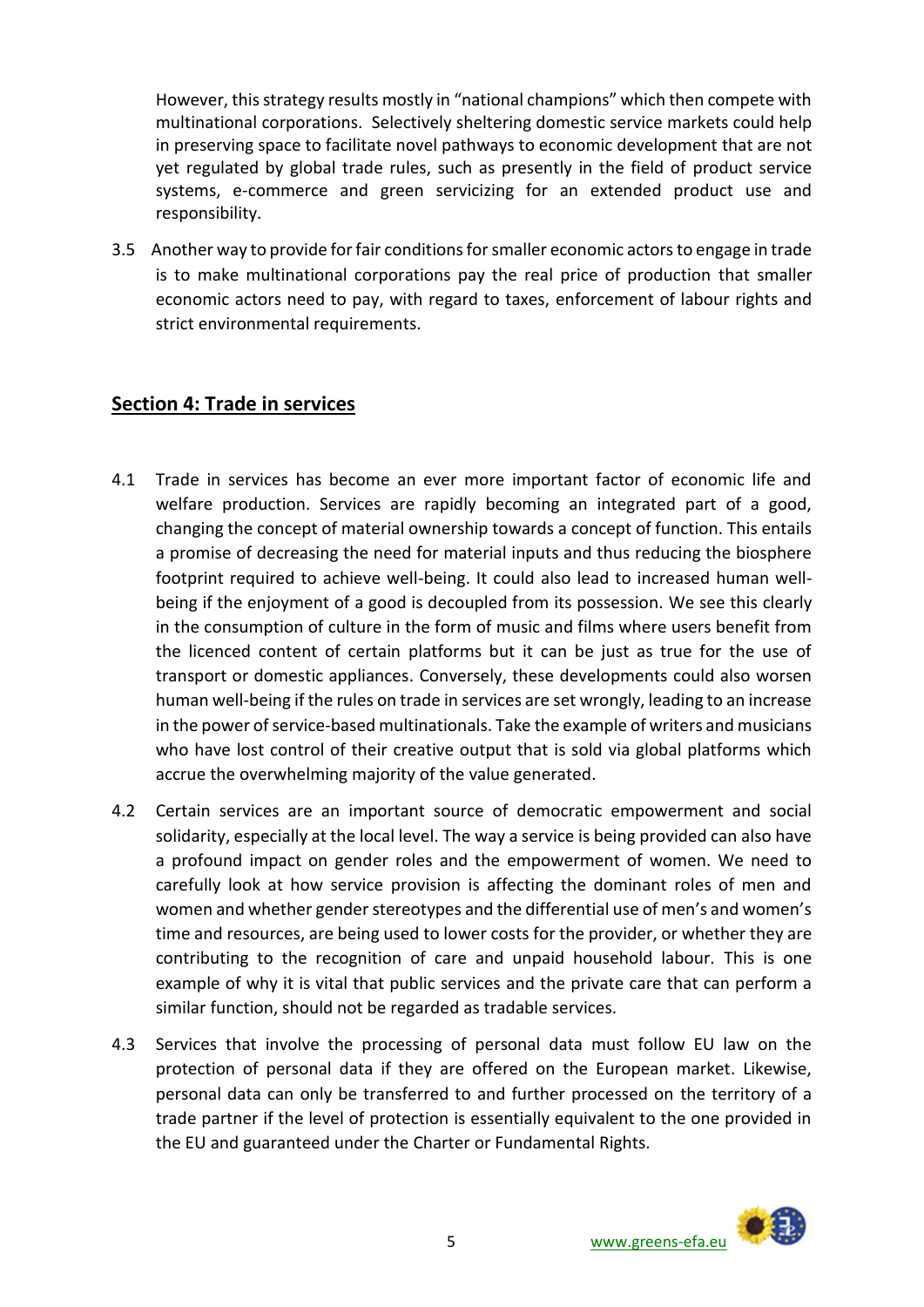4.4 Greens are cautious about introducing the principle of "free flow of (non-personal) data" or banning localisation requirements for IT services. We must avoid a development whereby raw data is extracted in less developed countries, transferred to the EU, and then further processed with the value generated here. Such a situation would be similar to the extraction of raw materials from the Global South and their processing in the Global North, and could lead to digital colonialism or digital landgrabbing.

## **Section 5: Trade solidarity**

- 5.1 Global equality is a primary Green principle. In the context of trade this means ensuring that our lifestyles do not inflict damage on the lifestyles or livelihoods of other people we share the planet with. This is the principle of global solidarity that we should follow when developing our trade policy.
- 5.2 Trade has opened up opportunities to the so-called poorer and less developed countries. There is no doubt that trade has helped many economies to expand their productive capacity and increase the standards of living of their citizens. However, productive gains are often achieved at the expense of the sustainability of livelihoods. If subsistence farmers leave their land to work in factories for very low wages they may have lost as much as they have gained and are certainly vulnerable and dependent in a way they were not before. On the other hand they have access to more services, health and education for example, and an expanded lifestyle. So we need to be cautious about who really benefits from trade.
- 5.3 Many less industrialized countries also find it hard to really gain from trade because the 'terms of trade' are stacked against them, meaning that the monetary value of the things they can export increases less than the value of the things they must import. Especially the commodity-exporting countries need to constantly increase the volume of their exports just to maintain their level of welfare. The increase in productivity does not leave them better off after all. So we need to be cautious about what really makes trade beneficial in the sense of maximising human welfare and minimizing the use of resources.
- 5.4 Greens want to ensure that trade is truly fair and achieves its purpose of welfare maximisation. We already have fair trade, a voluntary system whereby wealthy Western consumers choose to pay higher prices for products that have been produced in a way that does not exploit those in the world's poorer countries. However, we need to move beyond such voluntary schemes towards a trade system that is based on global solidarity. In the first place, this requires a change of the rules in the WTO and a change in the way in which decisions at the WTO are being made. There is a need to move beyond the negotiation approach of the past years and to try innovative approaches in line with the evolution of global trade in the 21st century and the increased importance of regulatory issues, as compared to tariffs.

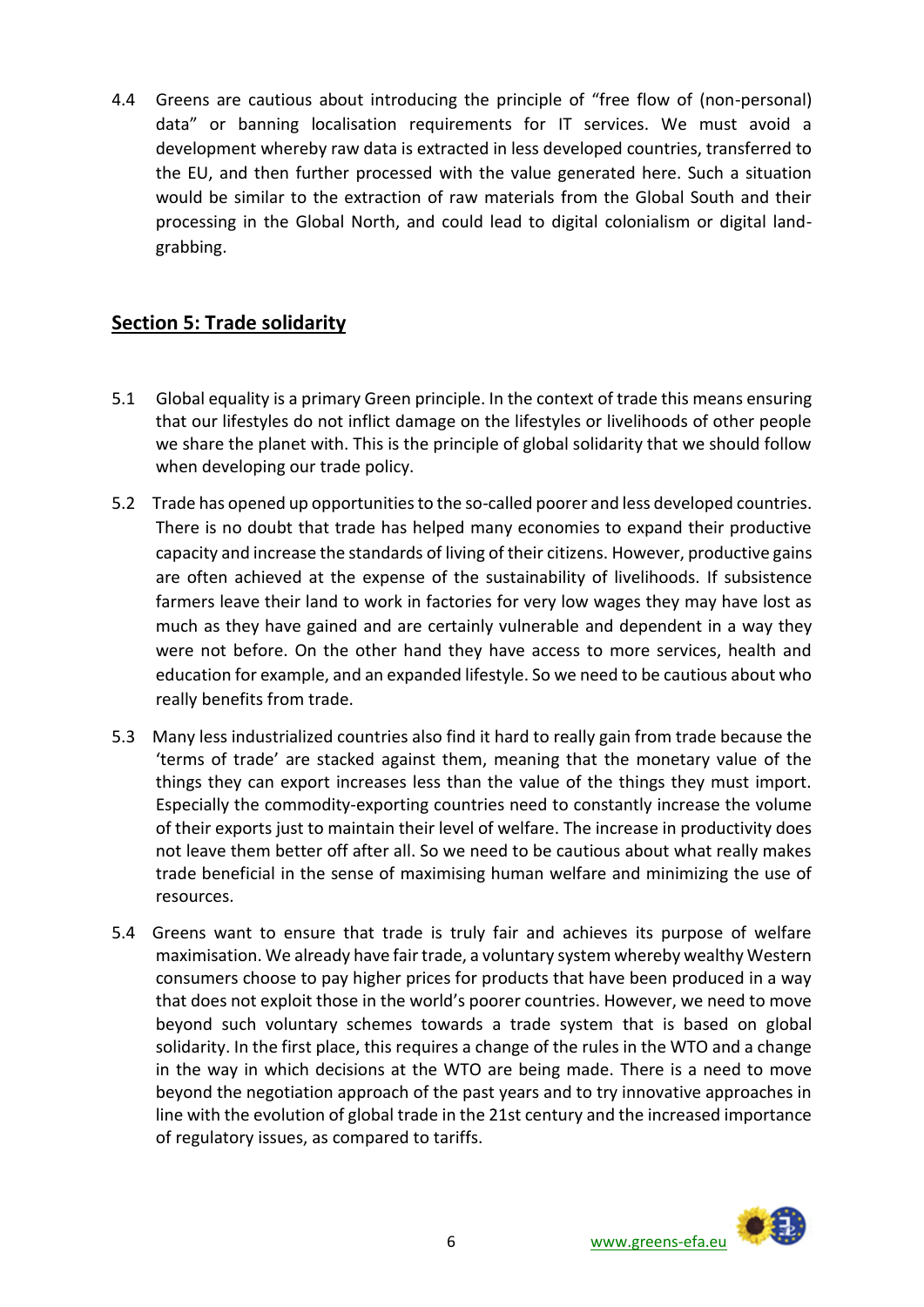## **Section 6: Trade standards**

- 6.1 International trade would remain a part of economic activity though with reduced volume and improvements in its quality and an underpinning objective of sustainability. To achieve this, residual trade needs to be based on equally high social and environmental standards, and requirements for production need to be applied throughout the globe for companies that have a link to European markets. Standards should eventually reach the same level whether a company is sourcing from inside or from outside the EU. A system where requirements are circumvented by taking production to less well-regulated countries is unsustainable.
- 6.2 We need legislation that requires and enables the tracing of supply chains to the origins of the raw materials and that puts the obligation of due diligence with regard to environmental, social and human rights on companies at each step of the supply chain. To a large extent, companies are already aware of the need to ensure that their supply chains are free from human rights abuses, environmental crimes, and social rights violations. Sustainability is good for business and poor standards can create major reputational damage. However, a level playing-field is required for companies to ensure that the benefits go to those respecting social and environmental rights. Moreover, without clear obligations set by the regulator, companies face difficulties in acquiring full transparency throughout their supply chains. Transparency in trade and supply chains is a means of promoting the implementation and enforcement of labour and environmental laws in third countries.
- 6.3 Respect for indigenous peoples' and community rights to land and water has been deemed one of the most efficient ways of protecting forests and biodiversity and ensuring carbon sequestration. The aim is to engage partner countries in improvements, not to stop trading due to lack of compliance. Therefore clear indications, requirements, obligations, engagement, and transparency are the responses necessary to achieving sustainable trade.
- 6.4 It remains crucial to increase technical assistance and capacity building to the poorest countries in order for them to have the means to meet the higher standards. This contributes to both their inclusion in the world market, and in increasing the standards of production locally. The EU needs to reinforce its support to the sustainable development of the so-called least developed countries. These countries are under threat of being even further excluded from international trade by mega-regional agreements that define standards on trade in the interests of powerful countries and corporations and favour imports from compliant countries.
- 6.5 Trade policy must be gender sensitive, coherent with fundamental and human rights obligations, as well as with development policy in line with the EU's commitment to 'policy coherence for development'. Trade policy must both safeguard and proactively promote environmental, social and human rights, featuring the trade-related SDGs and the UN Guiding Principles on business and human rights (UNGP) in all agreements. The EU policy must support the establishment of a legally binding multilateral redress mechanism for the victims of human rights violations based on the UNGP which is

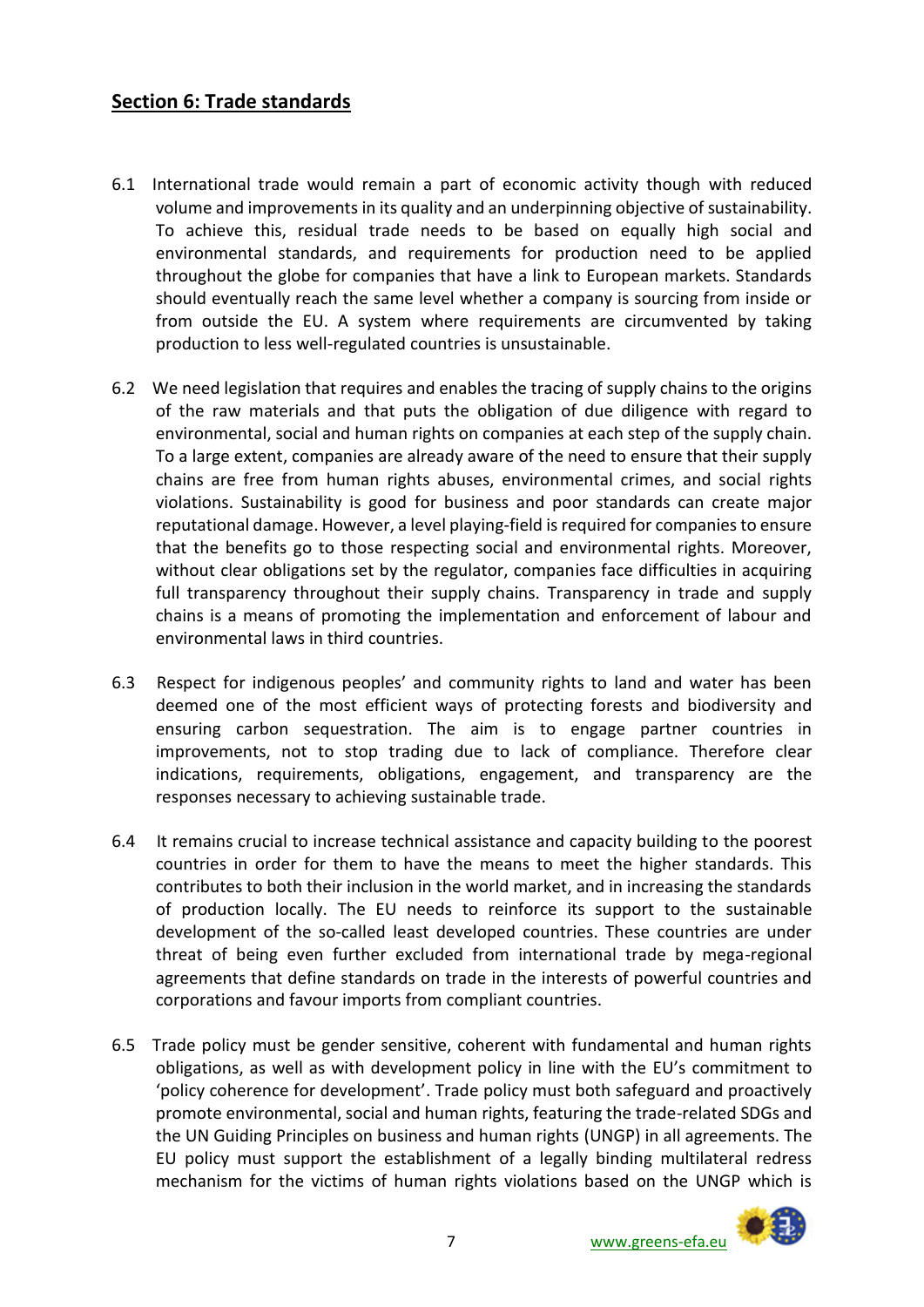currently being negotiated in the UN Human Rights Council. It is therefore also necessary for the EU to phase out investor protection mechanisms, and cease in their efforts to develop a Multilateral Investment Court, as these one-sided remedies for investors skew legal protection in their favour.

## **12 bold steps towards the greening of the EU trade policy**

Greens want to ensure that international trade is contributing positively to global solidarity and development under the premise of decreasing its importance and increasing its quality for the well-being of humans, animals and the environment. This can be promoted through the following steps in the frame of the WTO or EU bilateral trade agreements.

### *1. Set high standards- make Agenda 2030 and Paris Agreement the reference points*

Trade agreements that the EU enters into must set the bar for higher social and environmental standards in global trade relations. As the biggest market globally, the EU has the political power to act as well as an economic interest to level the playing field in order to integrate the negative social and environmental externalities of trade.

- $\triangleright$  The Paris Agreement and the Agenda 2030 for Sustainable Development must become the reference points of all trade agreements of the EU. This means that the application of specific provisions in trade agreements which contradict these two Treaties can be suspended by the trade partners unless the Dispute Settlement under the trade agreement rules to the contrary. This necessitates substantive provisions to be included into the Dispute Settlement Chapters of the bilateral trade agreements of the EU.
- $\triangleright$  the Sustainable Development Chapters in EU trade agreements must be made enforceable and be widened to include reference to the Agenda 2030 goals most related to trade, that is, Goal 5 (Gender), Goal 7 (Energy), Goal 8 (Decent Work), Goal 9 (Innovation), Goal 12 (Clean Consumption and Production), Goal 13 (Climate Action) and Goal 17 (Partnership).
- $\triangleright$  The EU should promote an initiative in the WTO for the regulation of a specific global supply chain, under the premises of the Paris Agreement and the Agenda 2030. The WTO is at a cross-roads. Further tariff liberalisation is no longer a politically consensual issue and is also economically less relevant. On the other hand, the WTO membership is not ready to accept bold regulatory initiatives. Greens propose to bridge the gap by a sectorial approach involving an entire production chain. The garment sector could be a test case, given the existence of a range of voluntary initiatives.
- $\triangleright$  The EU should unilaterally take the lead by adopting more legislation on mandatory due diligence, such as it has already done in specific areas of certain conflict minerals and timber. This is becoming ever more feasible since some Member States have introduced national measures (e.g. France's Duty of Care Law). The review of the Non-Financial Reporting Directive offers such opportunity.

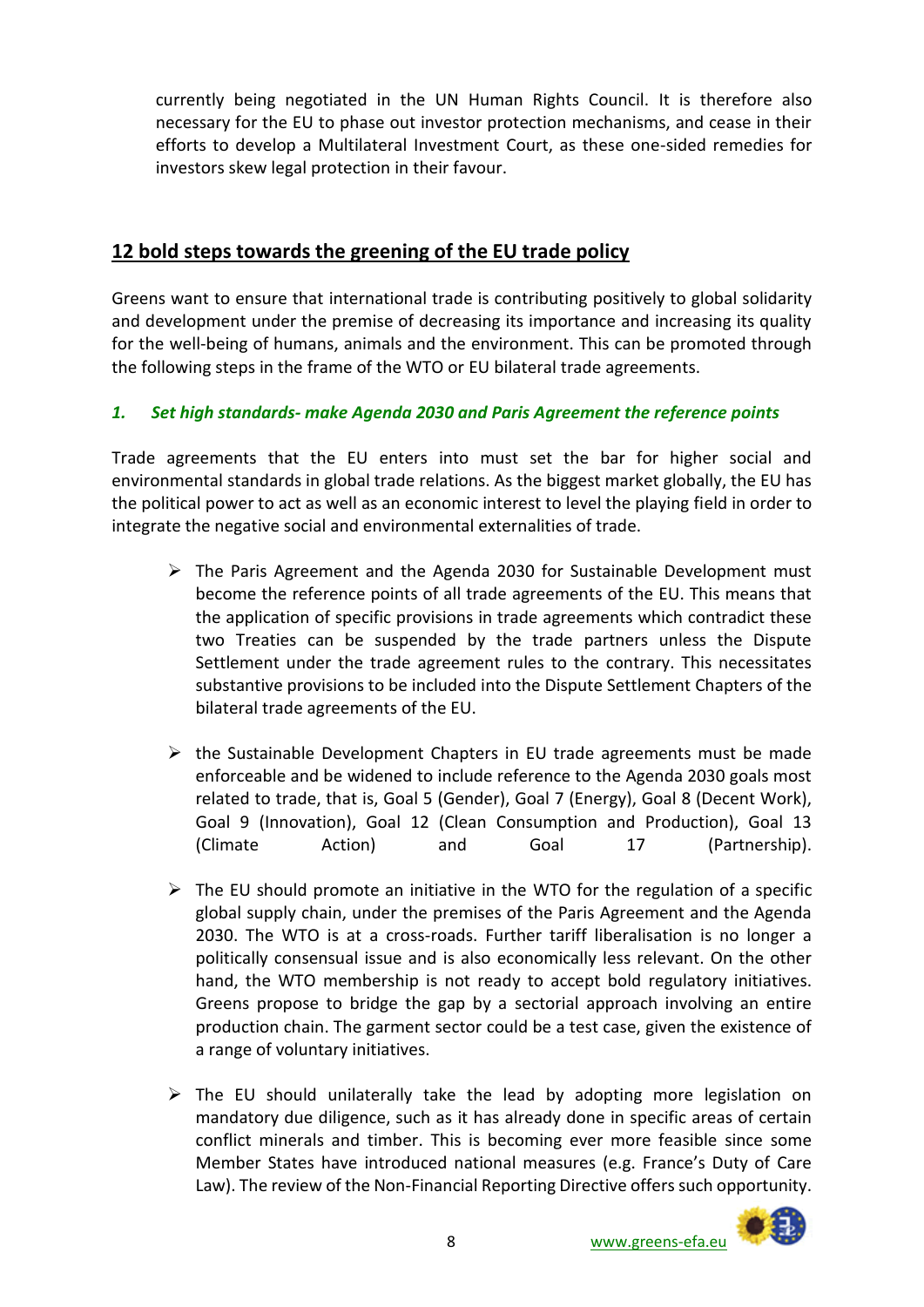#### *2. Treat products differently, according to their carbon footprint*

The EU should make its trade policy fully compatible with its climate objectives; moreover, trade should be an instrument serving EU climate policy. The EU should therefore take a bolder approach towards differentiating products according to their carbon content, by way of their Process and Production Methods (PPMs), both with regard to the internal market and in its external relations. PPM measures are in principle compatible with WTO law, although they have to be carefully designed and have to fulfil public policy objectives. External PPM measures are crucial in order to preserve high environmental standards within the EU because they help avoid relocating production where standards are lower. This is important also to create public support for ambitious climate goals.

- $\triangleright$  Internally, the EU should adopt more PPM-based legislation, such as biofuels sustainability and indirect land-use change criteria of the Renewable Energy Directive, or the Timber Regulation. The Commission should for instance introduce more mandatory eco-labels - including exploring the feasibility of a carbon footprint eco-label - or regulate fuels according to how much Greenhouse Gas (GHG) is emitted to produce them. It is fundamental to apply such EU mandatory requirements to imports as well as to products from within the single market.
- $\triangleright$  When negotiating FTAs, the EU should make the "public-policy-objective"criterion easier to meet for PPM measures. The Commission should negotiate provisions based on Article XX of the GATT without the usual condition that PPMs "do not have to constitute arbitrary or unjustifiable discrimination". The EU should also immediately start defending a softer public-policy-objective test at the WTO Trade and Environment Committee.

#### *Adjust the carbon price*

The current 'protection' mechanism for European Industry, such as free allowances under the EU Emissions Trading System (ETS), needs a complete overhaul, since it is not in line with the polluter pays principle. The EU needs a system, which makes it possible to fully charge EU industry for its CO2-emissions, without making them uncompetitive. At the same time, the system has to make it attractive for third countries to implement climate policies that are equally or even more ambitious as the EU's policies. This can be done through a mechanism adjusting imports prices up to the level of EU's carbon price. Such a mechanism should be WTO-compatible, as domestic and imported products would be treated alike.

 $\triangleright$  The EU should immediately start designing a border tax adjustment mechanism for imports and exports - while at the same time abolish the system of free allowances and indirect cost compensation within the EU. Whenever a third country has less ambitious climate policy in place, the price differences stemming from this dissimilarity should be paid at the EU border. Conversely, EU exports could be subject to import duties by third countries - or even export duties by the EU - when the EU's carbon price is lower than that of third countries'. Such a border adjustment mechanism will be WTO-compatible as domestic and imported products would be treated alike.

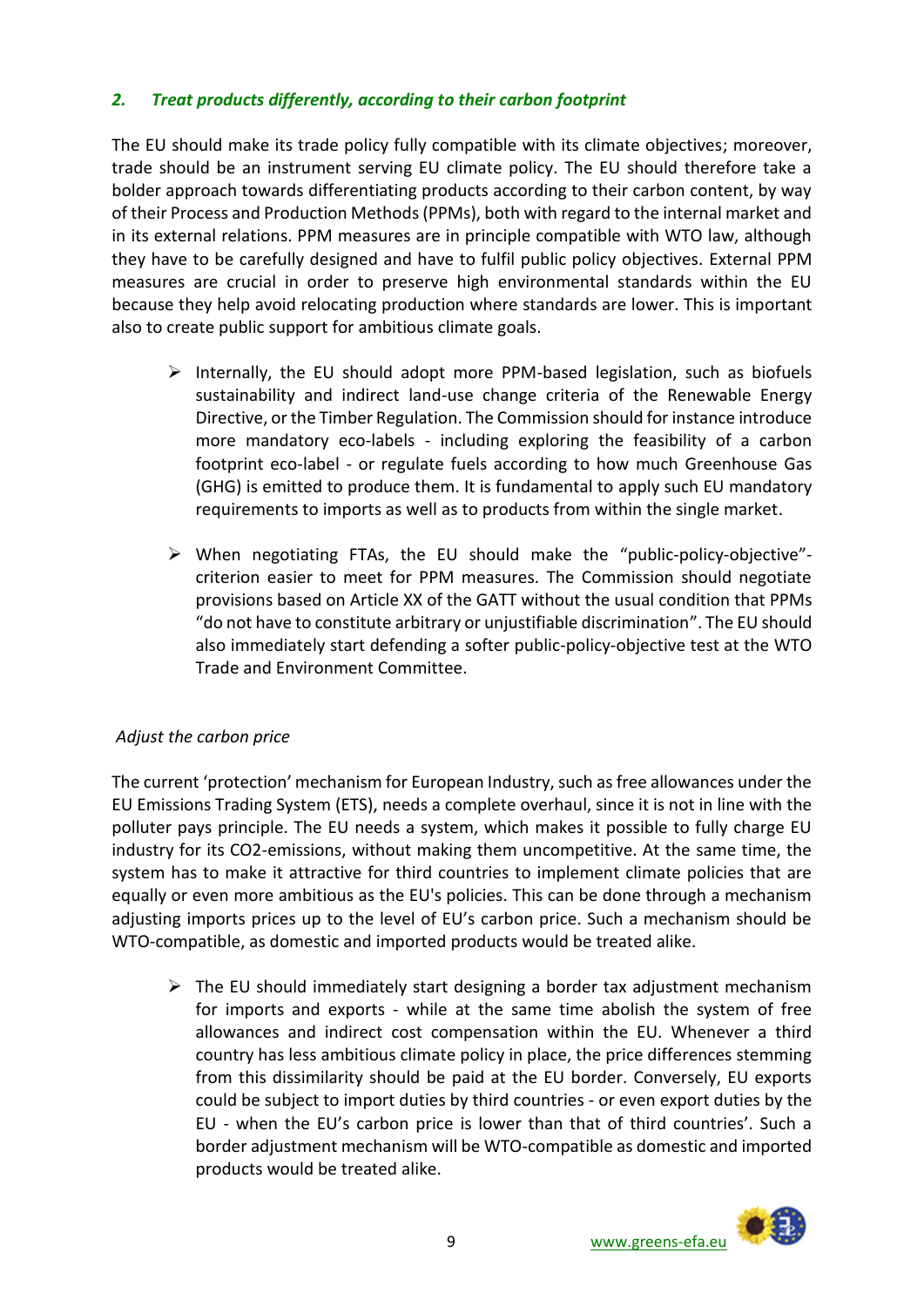$\triangleright$  Revenue created through such duties should be re-invested for climate support measures in Developing Countries.

#### *3. Make trade agreements consistent with the Paris climate agreement*

Trade agreements must be fully compatible with the Paris Agreement. They have to serve the purpose of strengthening commitments to reduce GHG emissions; but they also must not undermine such commitments. Additional trade cannot be a justification for emitting more GHG, otherwise the Paris Agreement would be at risk. But for trade agreements to be fully consistent with climate policies, regulating transport emissions is an important pre-condition. Another important pre-condition is that the scope of future climate agreements also includes trade, as this was excluded from the UNFCCC.

- $\triangleright$  The impact of trade liberalisation on GHG emissions should be constantly monitored ex post during the implementation of the agreements. If it is found that emissions increase because of the expansion in trade, the agreements could be suspended. Alternatively, corrective measures in the form of duties could be introduced particularly on the most GHG-intensive products.
- $\triangleright$  FTAs usually provide for a Trade and Sustainable Development Chapter where the Parties commit to effectively implement the Paris Agreement. However, two conditions must be fulfilled: first of all, the implementation of Paris needs to be a mandatory commitment and not just a best endeavour effort. Secondly, such commitments should be enforceable and sanctions must be allowed. The Commission should immediately follow this approach in all recently concluded or ongoing FTA negotiations, such as those with Japan, Australia, New Zealand, Indonesia, Mexico, and Mercosur.
- $\triangleright$  It is imperative to reach an agreement on taxing emissions from maritime transport and aviation as soon as possible in order to ensure that emissions controls are all-encompassing.
- $\triangleright$  The EU should immediately begin advocating for extending the scope of the UNFCCC so as to cover trade. This would ensure mandatory consistency of trade agreements with climate commitments, instead of considering climate as a public objective that has to be justified as legally legitimate whenever this entails restricting trade.

### *4. Ease the transfer of climate-friendly technologies*

Responding to the pressing need for a faster dissemination of climate-change mitigation technologies, especially in developing countries, the EU must engage in a rebalancing of the global system of Intellectual Property Rights (IPR) in order to foster the legal transfer of climate-friendly technology.

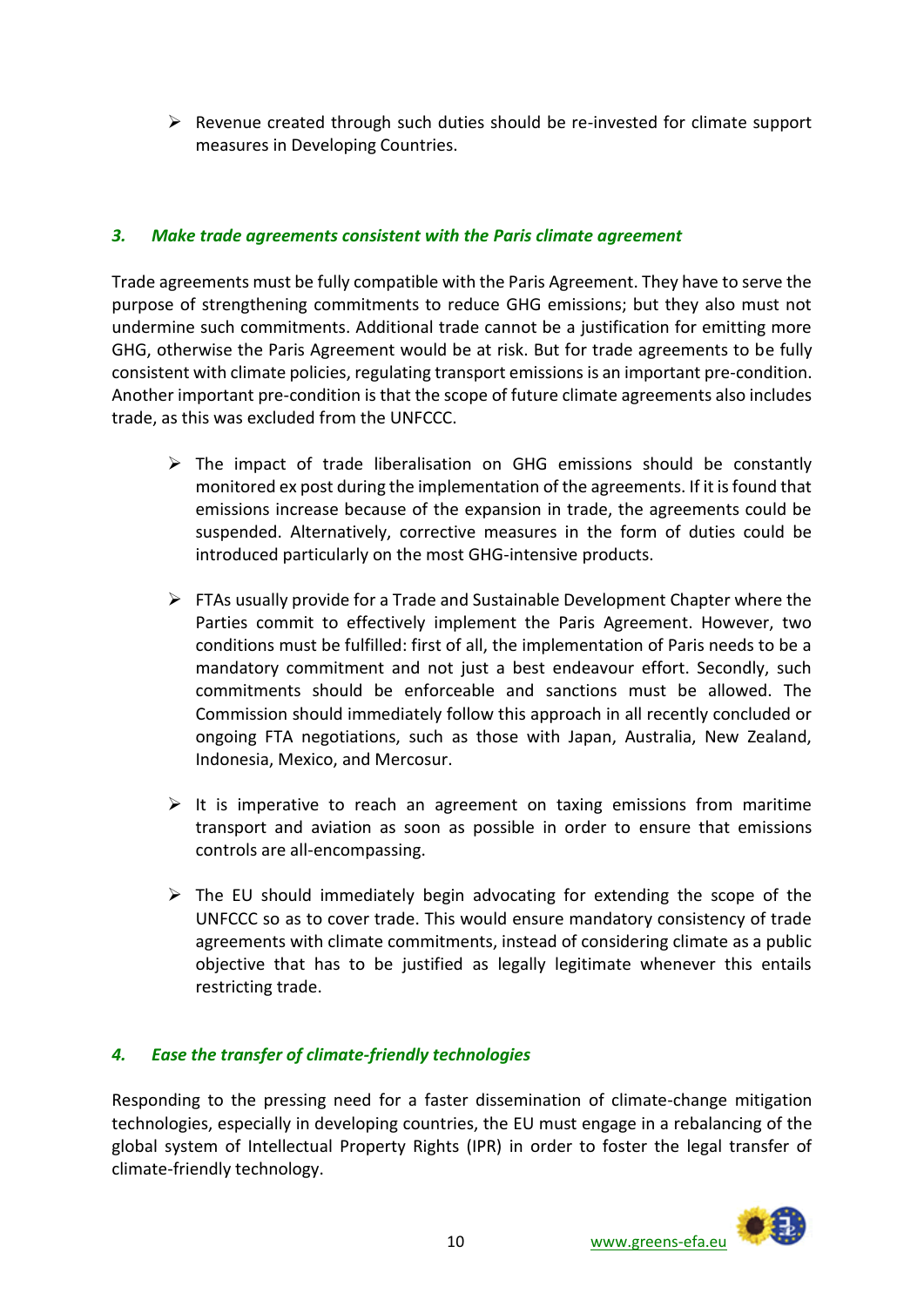- $\triangleright$  The EU should promote a declaration on "IPR and Climate Change" at the WTO, comparable to the *Doha Declaration* on the TRIPS Agreement and Public Health adopted in 2001, encouraging technology transfer and the use of compulsory licensing of key climate technologies when necessary. In the longer run, the TRIPS Agreement should be amended to allow WTO members to exclude key climate technologies from patent protection.
- $\triangleright$  In its bilateral trade and investments agreements, the EU should promote provisions on voluntary licensing to facilitate technology transfer and the use of patents through licensing under reasonable terms. This could practically result in the creation of a UN-managed climate-friendly technology patent pool.
- $\triangleright$  Moreover, the EU should establish the principle of a "Climate Veto" in its bilateral FTAs enabling the use of measures limiting or suspending IPR, or to allow for local content requirements in investment and procurement chapters, when necessary to combat climate change.

#### *5. Ensure transparency and participation regarding who owns climate technology*

Climate-related technology transfer should be further encouraged in bilateral trade and investment agreements by flanking measures which encourage the involvement of SMEs and global supply chain intermediaries in the development of network-based knowledge acquisition.

- $\triangleright$  In ongoing bilateral trade negotiations the EU should promote provisions for transparency, disclosure and dissemination of existing climate related IPRs, as necessary elements to permit technology transfer.
- $\triangleright$  Ongoing EU bilateral trade negotiations must provide for safeguards and exceptions to the protection of undisclosed data or trade secrets, for the purpose of protecting the general public interest**.** The IPR chapters in trade agreements should generally be separated from chapters containing provisions on trade secrets.
- $\triangleright$  Review clauses in trade agreements should allow for the establishment of pregrant hearing mechanisms in order to allow third parties to oppose a patent during the examination process and not only after it is granted and the monopoly established.

### *6. Reward trading partners that uphold and enhance ecological conditions, biodiversity and animal welfare.*

The liberalisation of trade should be conditional on sustainability provisions, protection of biodiversity and strong animal welfare rules being enforced and adhered to. For this to happen, provisions in trade agreements must not undermine efforts to enhance such conditions.

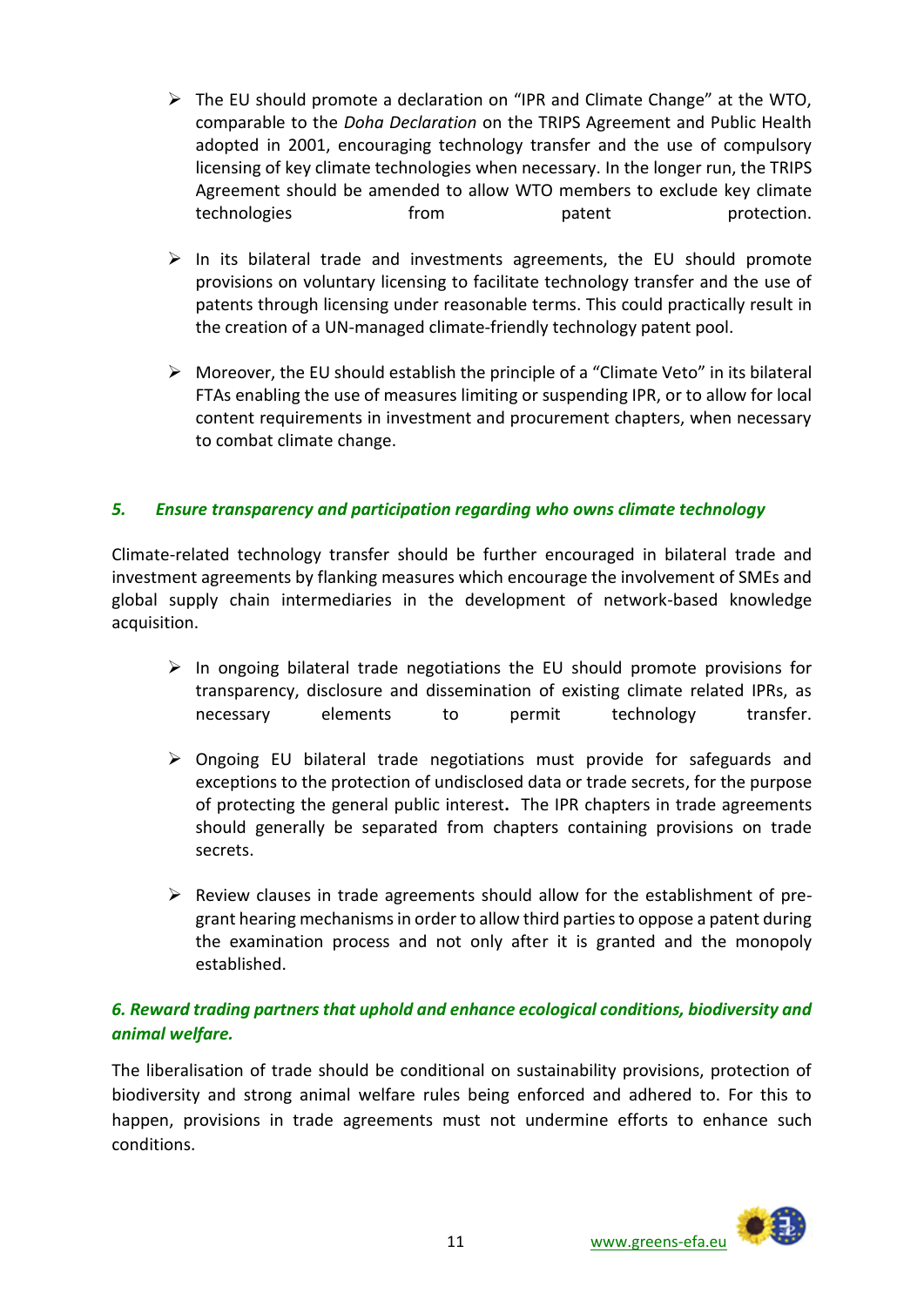- $\triangleright$  The liberalisation of trade should be conditional on all sustainability provisions being enforced and adhered to.
- $\triangleright$  Trade and investment agreements should provide for the possibility to distinguish between how animal and plant-based goods are produced, harvested or caught. Such agreements should not discourage the labelling and traceability of products.
- $\triangleright$  Trade policy must encourage the internationalisation and improvement of European standards in animal welfare. To protect public morals and to ensure a level playing field, the EU should not hesitate to condition the liberalisation of trade in certain products on respect for minimum animal welfare standards and, by doing so, contribute to the improvement of animal welfare in third states.
- $\triangleright$  Any violations of environmental protections in EU trade agreements should be subject to the same dispute settlement as violations of the commercial clauses.

#### *7. Put gender equality at the core of trade agreements*

Trade agreements affect women and men differently due to structural gender inequalities. Women and men are structured in different sectors of the economy, with women taking over more unpaid care work and being more present the informal sector. There is an urgent need to move towards a trade policy that promotes the change of traditional gender roles instead of reinforcing them.

- $\triangleright$  Before starting negotiations on trade agreements, country-specific and sectorspecific gender assessments need to be carried out. These gender assessments need to have clear and measurable indicators, allowing the analysis of the effects of trade policies on gender equality and women empowerment.
- $\triangleright$  EU trade agreements must include a gender chapter including binding and enforceable provisions and promoting international commitments on women's rights, gender equality and gender mainstreaming based on the Beijing Platform for Action, the SDGs and the Paris Agreement.

#### *8. Demand strong labour conditions as a means to raise standards*

Trade agreements that lower standards in the EU are not in Europe's interest and should be rejected. The EU must promote the inclusion of strong social provisions on workers' rights, decent work and wages in international trade and investment agreements. The possibility of economic consequences must be available as a last resort in cases where violations are demonstrated.

- $\triangleright$  "Clean hands" doctrine: Investors rights will only be protected if they respect human rights in their own companies.
- $\triangleright$  The FU should make it a condition to ask third countries for the ratification of core ILO standards.

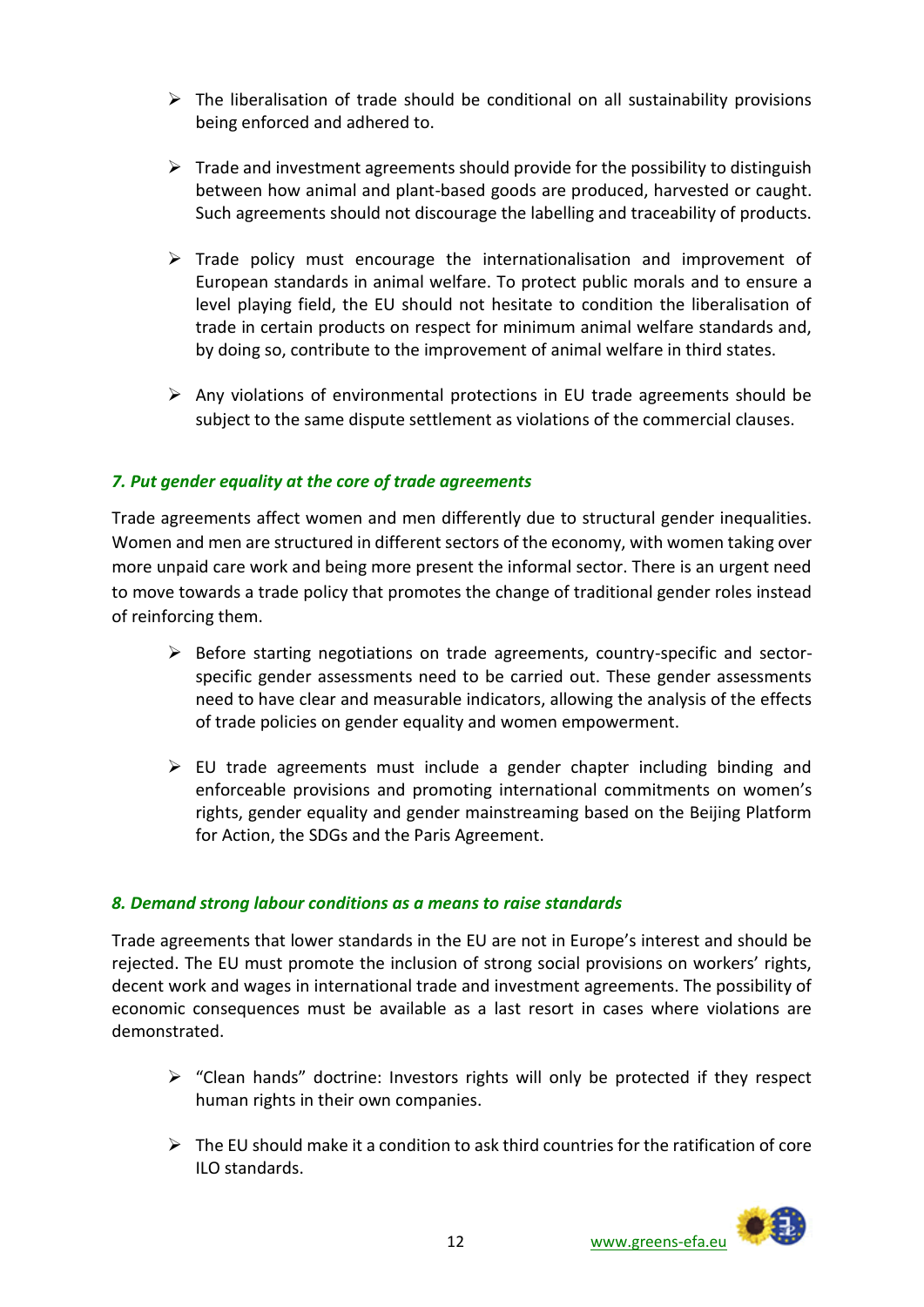- $\triangleright$  In case of violations of labour standards, EU-negotiated agreements should foresee financial sanctions.
- $\triangleright$  Trade and investment policies should reward entrepreneurs practicing sustainability. To create a level playing field, arbitration clauses in trade agreements must stop protecting vested interests of polluting industries and – at least – become reciprocal and allow for citizens and states to claim damages from companies that harm the public interest.

#### *9. Ensure transfer pricing does not facilitate tax avoidance*

Trade agreements that the EU enters into must set a high standard for a fair pricing of trade. Transfer mispricing and tax avoidance by multinationals is a push factor in international trade that adds nothing to human well-being and public welfare but adds senseless trade volumes and CO2 emissions, and crowds out smaller players.

- $\triangleright$  EU trade agreements must contain strict rules on transfer mispricing and tax evasion of publically listed companies. This should also include the avoidance by companies of cost-effective obligations, such as life-cycle responsibility for products including waste management.
- $\triangleright$  EU trade agreements should facilitate the identification of actors along global value chains and of ultimate beneficiaries, so that it is easily possible to trace taxes paid by headquarters and subsidiaries.
- $\triangleright$  The most speculation-prone forms of portfolio investment, such as derivative products including, but not limited to, futures and options, must be excluded immediately from the scope of all EU trade agreements presently under negotiation.

### *10. Protect personal data and public services in regulating trade in services*

Technological developments in the service sector hold a huge potential to decouple the need for material inputs from its human welfare effects, but this is an ongoing tendency requiring a cautious approach in the trade policies of the WTO and the EU. At present, the EU should elaborate guiding principles for the regulation of trade in services rather than fixing global service rules.

- $\triangleright$  Public services should be fully excluded from all trade agreements the EU enters into.
- $\triangleright$  The plurilateral TISA negotiations (Trade in Services Agreement) should be put on hold until a thorough assessment of its climate and gender effects is carried out.

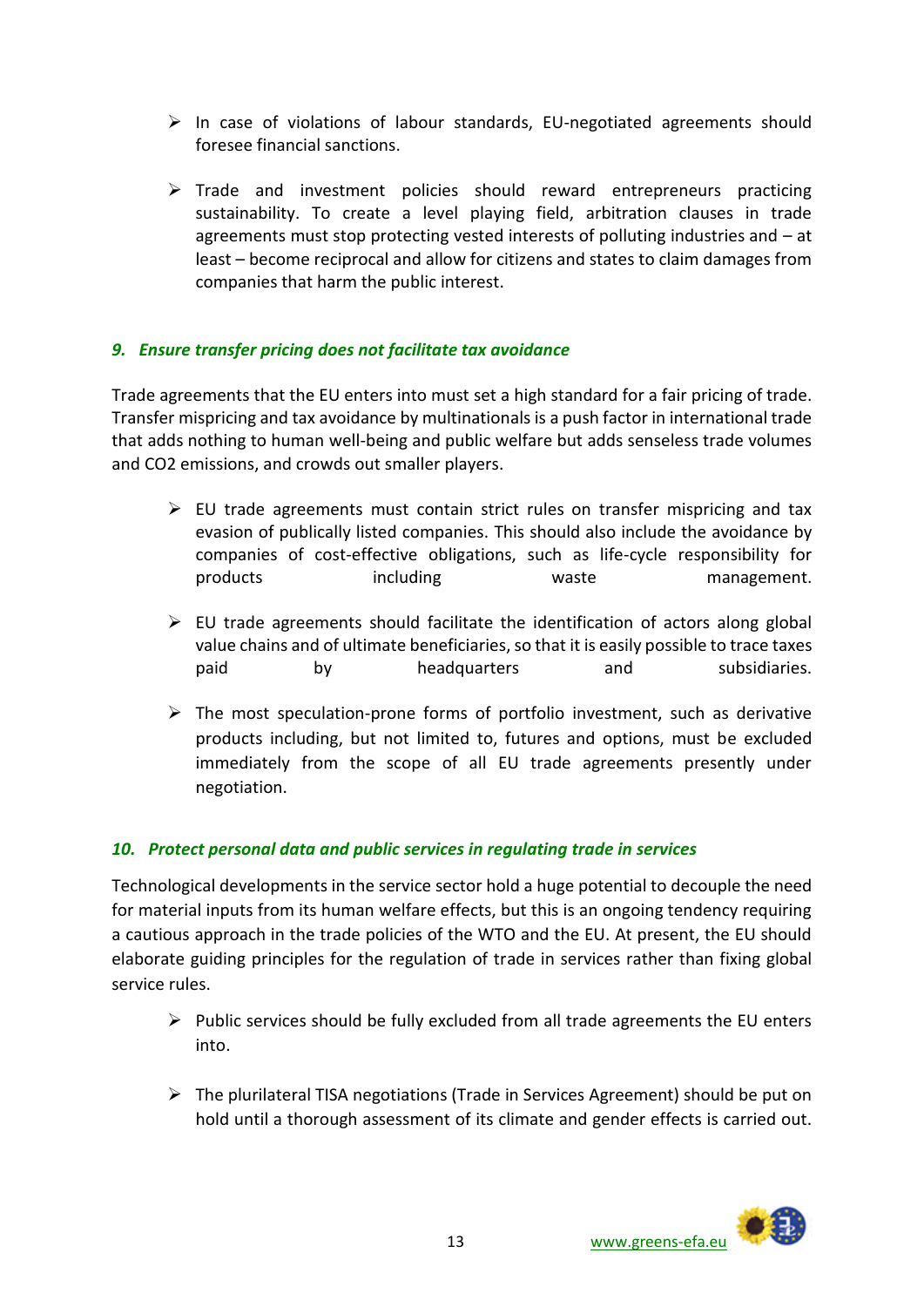$\triangleright$  In negotiations of trade agreements involving the free flow of data - such as on ecommerce - it must be assured that the EU's position on data privacy is fully upheld as a non-negotiable text, while provisions on data localisation should contain wide exceptions for legitimate development purposes and be subject to a review clause.

### *11. Improve democratic scrutiny and formalise public participation and assessment of EU trade agreements*

EU trade agreements have a strong impact on social, economic and environmental development here in Europe, and often even more so in the partner countries. Therefore it is of utmost importance that trade policy is elaborated and executed in a participatory way, giving voice to all interested groups instead of just a few industrial lobbyists. Trade policy must also be flexible, providing for safeguards and exceptions when needed.

- $\triangleright$  It is essential for democratic oversight that the European Parliament is involved from the start in trade negotiations. It should get formal rights to vote on the mandate for trade agreements in addition to parliamentary scrutiny during the negotiation process and the need for a parliamentary vote on concluded trade agreements.
- $\triangleright$  New EU trade agreements should provide for the possibility of safeguard mechanisms and time-bound exceptions which under conditions to be negotiated can be triggered by a parliamentary decision.
- $\triangleright$  All stages of a bilateral trade relation should be accompanied by publicly available assessments. The assessments need, moreover, to be substantially enlarged to include the measurement of the import and export of biosphere, and the achievement of the more strongly trade-related Agenda 2030 Goals.
- $\triangleright$  The EU Commission should, as a first step, elaborate in a participatory way assessment criteria for the achievement of the Agenda 2030 Goal 5 on the impact of EU trade relations on gender equality, Goal 9 on technology innovation, and on Goal 13 on climate action.

#### *12. Promote multilateralism in EU trade agreements*

It is important for the EU to emphasize WTO-based multilateralism as this comes under strong attacks from the US and also from China. The EU should promote a fair multilateral framework for trade negotiations.

 $\triangleright$  The EU operates as a single actor at the WTO and is represented by the Commission rather than by the Member States. The EU has been one of the biggest users of the WTO's dispute settlement system. The EU should play an active role in cooperation with trade partners that share a multilateralist approach. More intense cooperation with them is needed to fend off the efforts to destroy the multilateral trade order.